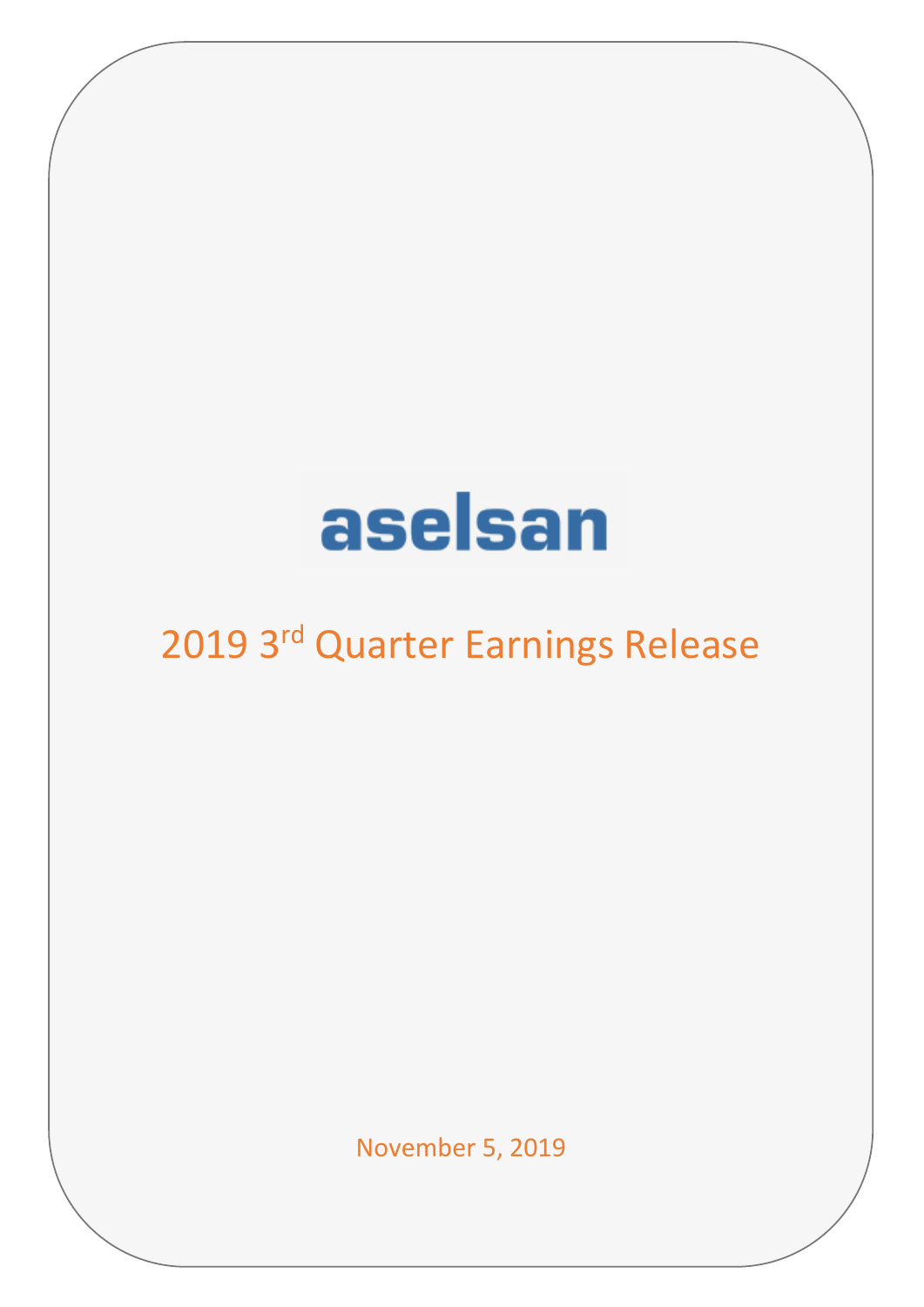# aselsan

### **ASELSAN's Revenue Growth is 47% in the First 9 Months of 2019**

ASELSAN has announced its financial results dated 30 September 2019. The record growth trend of the company's total revenue in recent years continued in this period as well. ASELSAN's total revenue grew by 47% compared to the same period of the previous year and reached 7,6 Billion TL. Exports, which were 93 Million USD in the same period last year, increased by 54% in the current period and became 143 Million USD.

ASELSAN's profit (EBITDA) increased by 44% compared to the previous period and reached its historic peak of 9-month results with 1,6 Billion TL. The EBITDA margin is 20,4%, between 19-21%, which is the Company's forecast for the year-end;. As of the end of September, ASELSAN has a backlog of 9,8 Million USD and has continued to receive new orders in October. The Company announced that it has received additional orders of approximately 290 Million USD on 25 October 2019 via Public Disclosure Platform.

ASELSAN Chairman of Board of Directors and CEO Prof. Dr. Haluk GÖRGÜN made evaluations about the company's 9-month financial results. Prof. Dr. Haluk GÖRGÜN said; "The 9 months we left behind was a period in which we achieved very successful results in terms of revenue, growth and profitability. We continue our deliveries in accordance with our year-end targets and calendar. Accordingly, we maintain our 40-50% TL based revenue growth forecast at the end of the year."

### **Strong Collection Performance Continues in October**

Prof. Dr. Haluk GÖRGÜN made comments regarding the receivable collection performance of the Company and said: "The July-September period was stronger in terms of collection than the first half of the year. The strong trend in collections continued in October as well, which was well above the first 9-month average." Prof. Dr. Haluk GÖRGÜN stated that he believes that the recovery trend in macroeconomic indicators will accelerate in the coming period and expect that this momentum will have a positive effect on ASELSAN's activities.

#### **ASELSAN Grows Together with its Suppliers**

GÖRGÜN underlined that ASELSAN started to work with more than 975 new suppliers in 2019 and carried the number of itssuppliers to over 4.600. He emphasized that ASELSAN is one of the leading companies with the largest supplier ecosystem. Prof. Dr. Haluk GÖRGÜN said: "We focused on our new supplier relationships in order to continuously develop and strengthen the supplier ecosystem, which has an important share in ASELSAN's achievements. In this context, we increased the number of strategic partners with whom we signed a strategic cooperation agreement by 50% to support our long-term cooperation. We are working hard with our suppliers for the localization and nationalization of 7.500 items of imported material."

#### **ASELSAN's Power; Our Qualified Human Resources**

Emphasizing that ASELSAN continues to contribute to employment as an indicator of its belief in the future of our country, Prof. Dr. Haluk GÖRGÜN stated that they included approximately 1.200 new employees to ASELSAN family in 2019, 70% of whom are engineers. ASELSAN's total number of employees exceeds 7.500 and with this dynamic power; according to the results of the Universum survey conducted with participants from 50 universities in 2019, the Company ranked  $1<sup>st</sup>$  in the list of companies most preferred to work in the Engineering/Information Technologies lane.

ASELSAN, the utmost company that allocates resources for R&D in Turkey with an R&D spending of more than 2,1 Billion TL, is also the company that employs the most female R&D employees in Turkey.

Emphasizing that ASELSAN's activities are carried out with a sense of responsibility not only in the economic field but also in social and environmental areas, GÖRGÜN stated that ASELSAN has been included in the Borsa İstanbul Sustainability Index since 2014 without interruption and said "In order to maintain our sustainable growth, we will continue to work with determination to maximize the contribution of all our stakeholders as we have done for 44 years."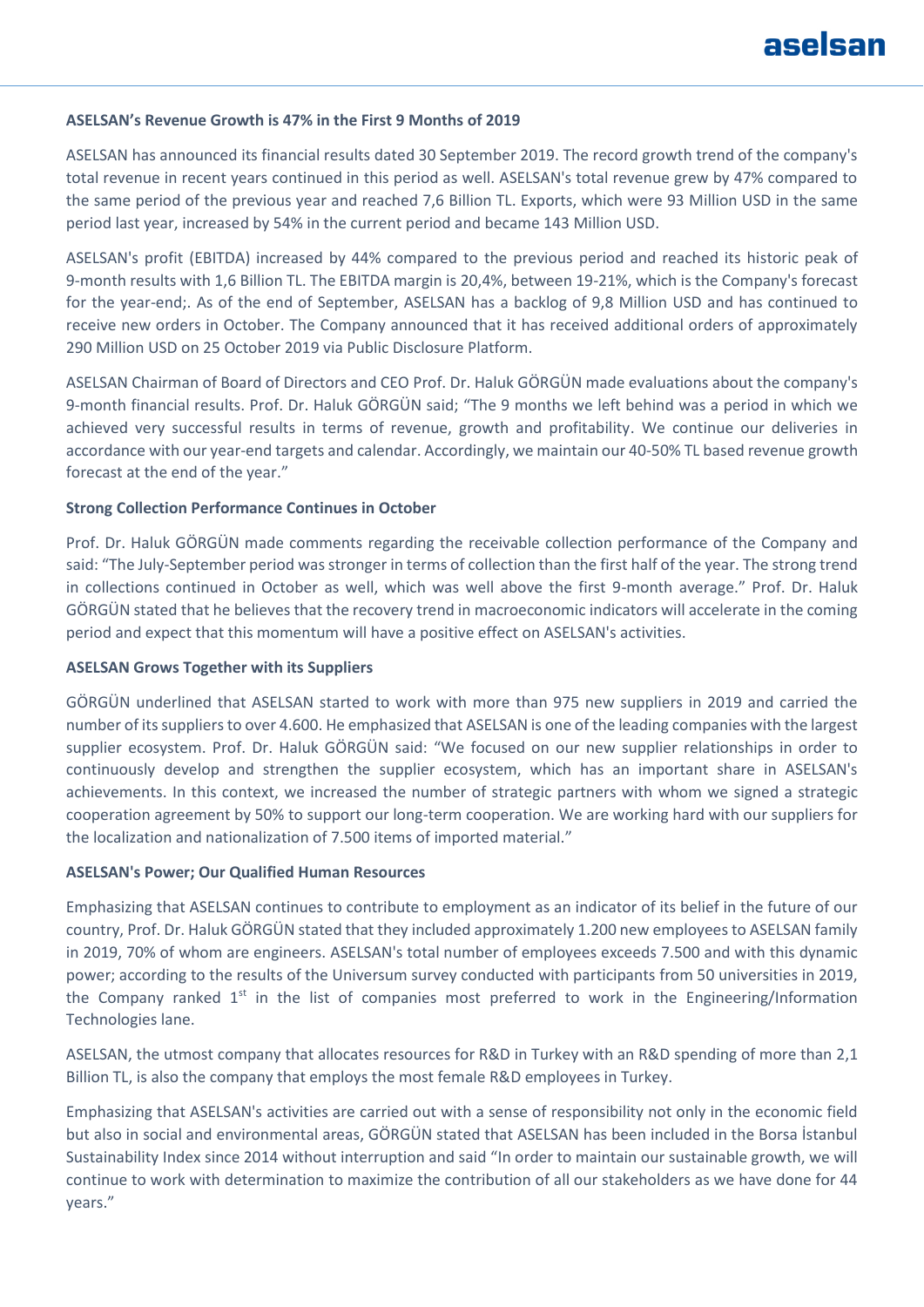# **2019 3Q Financial Highlights**

| <b>Balance Sheet Items</b> | Sept'19 | <b>Dec'18</b> | Δ% | <b>Balance Sheet Items</b> | Sept'19 | <b>Dec'18</b> | Δ% |
|----------------------------|---------|---------------|----|----------------------------|---------|---------------|----|
| <b>Current Assets</b>      | 12.089  | 11.617        | 4  | Liabilities                | 10.400  | 9.297         | 12 |
| <b>Non-Current Assets</b>  | 10.301  | 7.857         | 31 | Equity                     | 11.990  | 10.177        | 18 |
| <b>Total Assets</b>        | 22.390  | 19.474        | 15 | Liabilities and Equity     | 22.390  | 19.474        | 15 |

| <b>Income Statement Items</b>         | Sept'19 | Sept'18 | Δ% |
|---------------------------------------|---------|---------|----|
| Revenue                               | 7.648   | 5.214   | 47 |
| <b>Gross Profit</b>                   | 1.850   | 1.273   | 45 |
| <b>Gross Profit Margin</b>            | 24,2%   | 24,4%   |    |
| <b>Operating Profit (EBIT)</b>        | 1.391   | 958     | 45 |
| <b>Operating Profit Margin (EBIT)</b> | 18,2%   | 18,4%   |    |
| <b>EBITDA</b>                         | 1.558   | 1.083   | 44 |
| <b>EBITDA Margin</b>                  | 20,4%   | 20,8%   |    |
| Net Profit                            | 1.979   | 1.736   | 14 |
| Net Profit Margin                     | 25,9%   | 33,3%   |    |

- **Revenues are 7.648 Million TL and increased by 47% compared to the same period of the previous year.**
- **Backlog is 9.825 Million USD and increased by 14% compared to the same period of the previous year.**
- $\checkmark$  In the first 9 months, the newly signed contracts reached 1.920 Million USD.
- **Total assets increased by 15% compared to the year-end and reached 22.390 Million TL.**
- **EBITDA is 1.558 Million TL and increased by 44% compared to the same period of the previous year.**
- **Return on Assets (ROA) is 13%.**
- **Asset Turnover Rate was 57%.**
- **Revenue per employee is 313.456 USD.**
- **Operating profit per employee is 59.084 USD.**